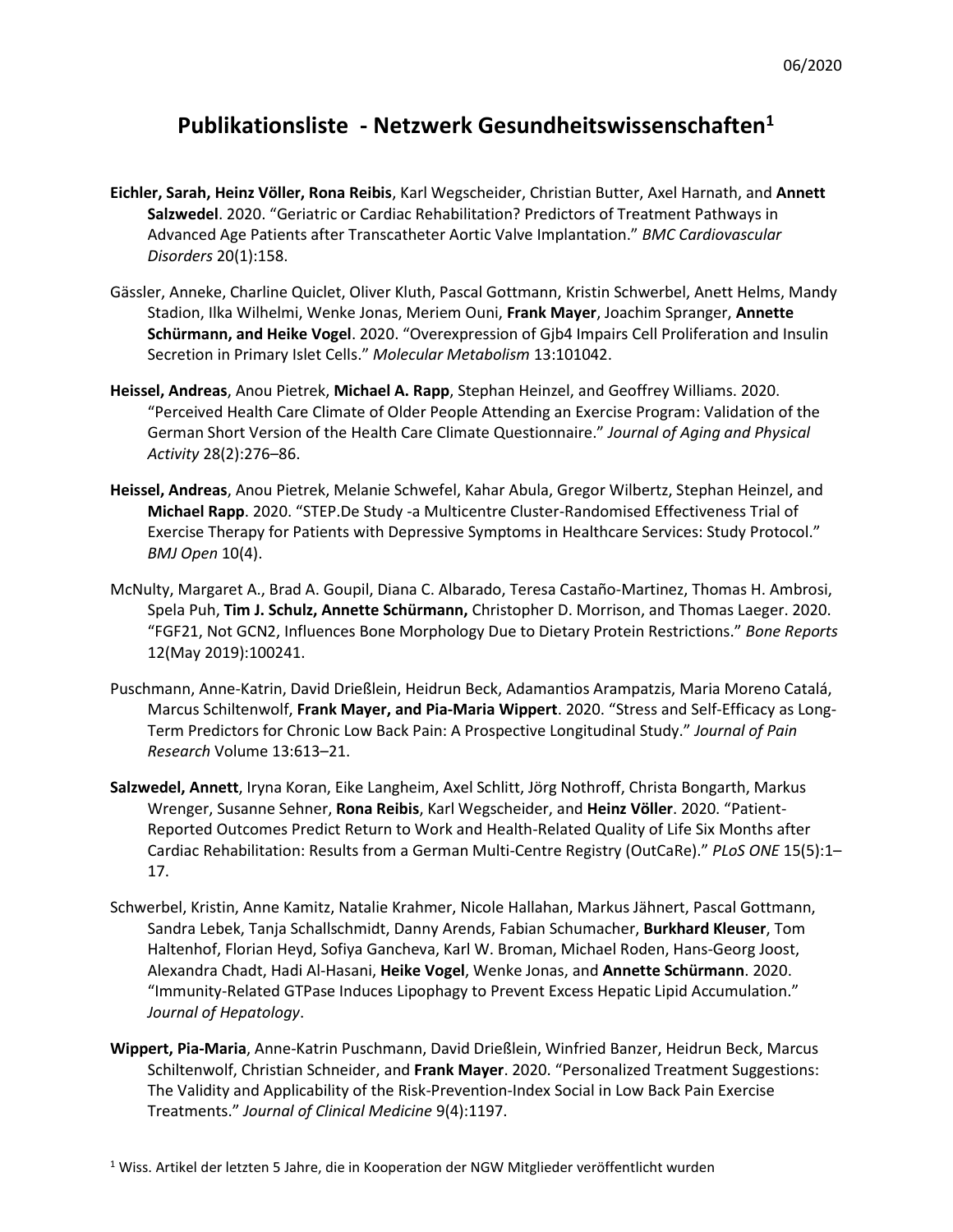- Baudry, Julia, Johannes F. Kopp, Heiner Boeing, Anna P. Kipp, **Tanja Schwerdtle**, and **Matthias B. Schulze**. 2019. "Changes of Trace Element Status during Aging: Results of the EPIC-Potsdam Cohort Study." *European Journal of Nutrition* (0123456789).
- Castaño-Martinez, Teresa, Fabian Schumacher, Silke Schumacher, Bastian Kochlik, Daniela Weber, **Tilman Grune**, Ronald Biemann, Adrian Mccann, Klaus Abraham, Cornelia Weikert, **Burkhard Kleuser**, **Annette Schürmann**, and Thomas Laeger. 2019. "Methionine Restriction Prevents Onset of Type 2 Diabetes in NZO Mice." *The FASEB Journal* 33(6):7092–7102.
- Eichler, Sarah, **Annett Salzwedel**, Sophie Rabe, Steffen Mueller, **Frank Mayer**, **Monique Wochatz**, Miralem Hadzic, Michael John, Karl Wegscheider, and **Heinz Völler**. 2019. "The Effectiveness of Telerehabilitation as a Supplement to Rehabilitation in Patients After Total Knee or Hip Replacement: Randomized Controlled Trial." *JMIR Rehabilitation and Assistive Technologies* 6(2):e14236.
- Gohlke, Sabrina, Vyacheslav Zagoriy, Alvaro Cuadros Inostroza, Michaël Méret, Carola Mancini, Lukasz Japtok, Fabian Schumacher, Doreen Kuhlow, Antonia Graja, Heike Stephanowitz, Markus Jähnert, Eberhard Krause, Andreas Wernitz, Klaus Jürgen Petzke, **Annette Schürmann**, **Burkhard Kleuser**, and **Tim J. Schulz**. 2019. "Identification of Functional Lipid Metabolism Biomarkers of Brown Adipose Tissue Aging." *Molecular Metabolism* 24(April):1–17.
- **Heissel, Andreas**, Philipp Zech, **Michael A. Rapp**, Felipe B. Schuch, Jimmy B. Lawrence, Maria Kangas, and Stephan Heinzel. 2019. "Effects of Exercise on Depression and Anxiety in Persons Living with HIV: A Meta-Analysis." *Journal of Psychosomatic Research* 126(February):109823.
- Kallies, Gunnar, **Michael A. Rapp**, Thomas Fydrich, Lydia Fehm, Mira Tschorn, Christina Terán, Melanie Schwefel, Anou Pietrek, Romy Henze, Rainer Hellweg, Andreas Ströhle, Stephan Heinzel, and **Andreas Heissel**. 2019. "Serum Brain-Derived Neurotrophic Factor (BDNF) at Rest and after Acute Aerobic Exercise in Major Depressive Disorder." *Psychoneuroendocrinology* 102:212–15.
- Kluth, Oliver, Mandy Stadion, Pascal Gottmann, Heja Aga, Markus Jähnert, Stephan Scherneck, **Heike Vogel**, Ulrika Krus, Anett Seelig, Charlotte Ling, Jantje Gerdes, and **Annette Schürmann**. 2019. "Decreased Expression of Cilia Genes in Pancreatic Islets as a Risk Factor for Type 2 Diabetes in Mice and Humans." *Cell Reports* 26(11):3027-3036.e3.
- Quiclet, Charline, Nicole Dittberner, Anneke Gässler, Mandy Stadion, Felicia Gerst, Anett Helms, Christian Baumeier, **Tim J. Schulz**, and **Annette Schürmann**. 2019. "Pancreatic Adipocytes Mediate Hypersecretion of Insulin in Diabetes-Susceptible Mice." *Metabolism* 97:9–17.
- **Reibis, Rona**, **Annett Salzwedel**, Ana Abreu, Ugo Corra, Constantinos Davos, Wolfram Doehner, Patrick Doherty, Ines Frederix, Dominique Hansen, Marie Christine Iliou, Carlo Vigorito, and **Heinz Völler**. 2019. "The Importance of Return to Work: How to Achieve Optimal Reintegration in ACS Patients." *European Journal of Preventive Cardiology* 26(13):1358–69.
- **Salzwedel, Annett**, Kathrin Haubold, Beate Barnack, **Rona Reibis**, and **Heinz Völler**. 2019. "Indikatoren Der Ergebnisqualität Kardiologischer Rehabilitation." *Die Rehabilitation* 58(01):31–38.
- **Salzwedel, Annett**, Maria Dorothea Heidler, Karin Meng, Martin Schikora, Karl Wegscheider, **Rona Reibis**, and **Heinz Völler**. 2019. "Impact of Cognitive Performance on Disease-Related Knowledge Six Months after Multi-Component Rehabilitation in Patients after an Acute Cardiac Event." *European Journal of Preventive Cardiology* 26(1):46–55.

<sup>1</sup> Wiss. Artikel der letzten 5 Jahre, die in Kooperation der NGW Mitglieder veröffentlicht wurden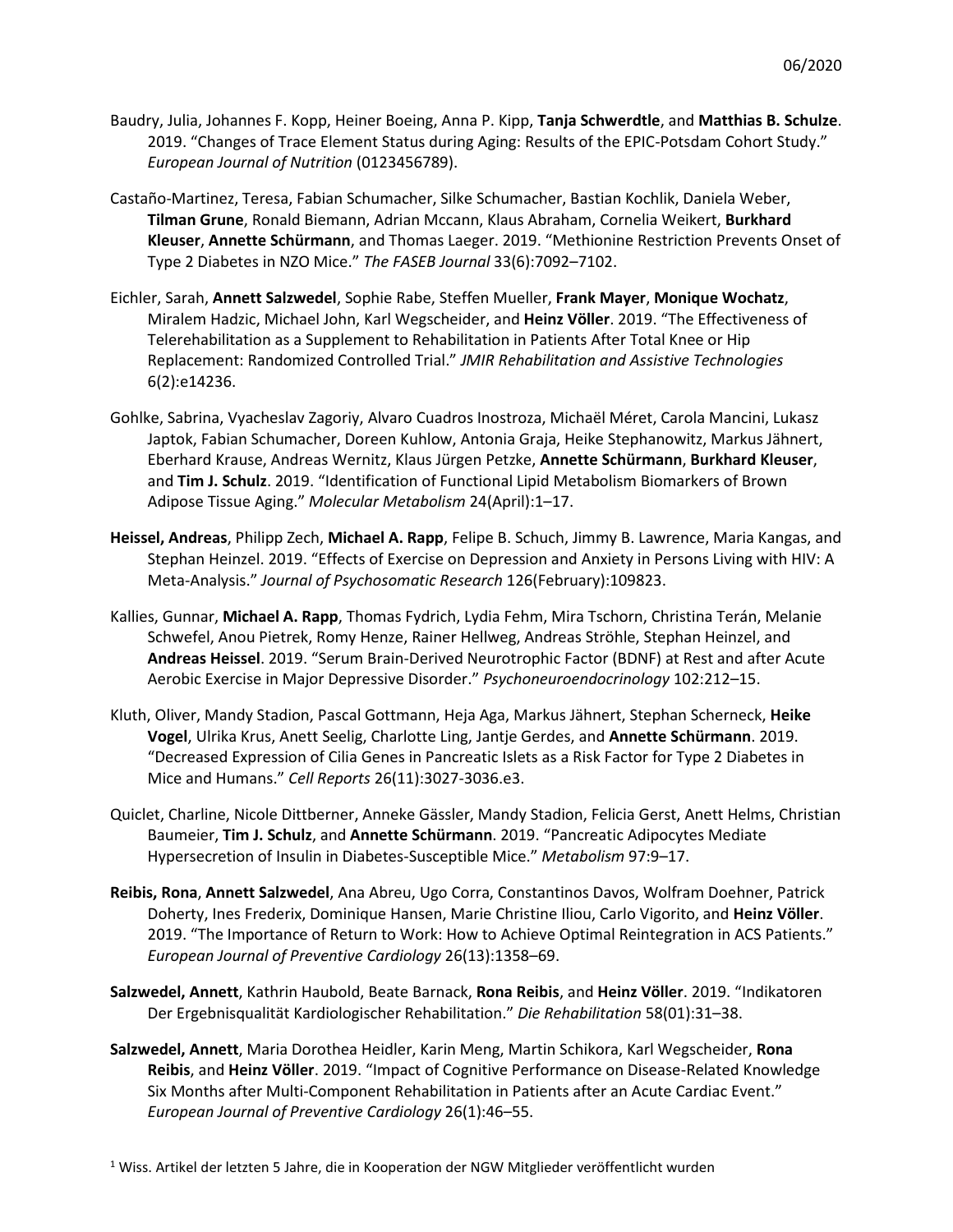- **Salzwedel, Annett**, **Rona Reibis**, Miralem Hadzic, Hermann Buhlert, and **Heinz Völler**. 2019. "Patients' Expectations of Returning to Work, Co-Morbid Disorders and Work Capacity at Discharge from Cardiac Rehabilitation." *Vascular Health and Risk Management* 15:301–8.
- **Salzwedel, Annett**, **Rona Reibis**, Maria Dorothea Heidler, Karl Wegscheider, and **Heinz Völler**. 2019. "Determinants of Return to Work After Multicomponent Cardiac Rehabilitation." *Archives of Physical Medicine and Rehabilitation* 100(12):2399–2402.
- **Salzwedel, Annett**, **Heinz Völler**, and **Rona Reibis**. 2019. "Vocational Reintegration in Coronary Heart Disease Patients – the Holistic Approach of the WHO Biopsychosocial Concept." *European Journal of Preventive Cardiology* 26(13):1383–85.
- **Salzwedel, Annett**, Karl Wegscheider, Claudia Schulz-Behrendt, Gesine Dörr, **Rona Reibis**, and **Heinz Völler**. 2019. "No Impact of an Extensive Social Intervention Program on Return to Work and Quality of Life after Acute Cardiac Event: A Cluster-Randomized Trial in Patients with Negative Occupational Prognosis." *International Archives of Occupational and Environmental Health* 92(8):1109–20.
- **Wippert, Pia-Maria**, Adamantios Arampatzis, Winfried Banzer, Heidrun Beck, Monika I. Hasenbring, Marcus Schiltenwolf, Christian Schneider, Dirk Stengel, Petra Platen, and **Frank Mayer**. 2019. "Psychosoziale Risikofaktoren in Der Entstehung von Chronisch Unspezifischen Rückenschmerzen." *Zeitschrift Für Sportpsychologie* 26(1):25–35.
- **Wippert, Pia-Maria**, Andrea Block, Isabelle M. Mansuy, Eva M. J. Peters, Matthias Rose, **Michael A. Rapp**, **Alexander Huppertz**, and Karin Wuertz-Kozak. 2019. "Alterations in Bone Homeostasis and Microstructure Related to Depression and Allostatic Load." *Psychotherapy and Psychosomatics* 88(6):383–85.
- Wittenbecher, Clemens, Meriem Ouni, Olga Kuxhaus, Markus Jähnert, Pascal Gottmann, Andrea Teichmann, Karina Meidtner, Jennifer Kriebel, Harald Grallert, Tobias Pischon, Heiner Boeing, **Matthias B. Schulze**, and **Annette Schürmann**. 2019. "Insulin-like Growth Factor Binding Protein 2 (IGFBP-2) and the Risk of Developing Type 2 Diabetes." *Diabetes* 68(1):188–97.
- **Wochatz, Monique**, Nina Tilgner, Steffen Mueller, Sophie Rabe, Sarah Eichler, Michael John, **Heinz Völler**, and **Frank Mayer**. 2019. "Reliability and Validity of the Kinect V2 for the Assessment of Lower Extremity Rehabilitation Exercises." *Gait & Posture* 70(March):330–35.
- Zech, Philipp, Camilo Pérez-Chaparro, Felipe Schuch, Bernd Wolfarth, **Michael Rapp**, and **Andreas Heissel**. 2019. "Effects of Aerobic and Resistance Exercise on Cardiovascular Parameters for People Living With HIV: A Meta-Analysis." *The Journal of the Association of Nurses in AIDS Care : JANAC* 30(2):186–205.
- Chaparro, Camilo Germán Alberto Pérez, Philipp Zech, Felipe Schuch, Bernd Wolfarth, **Michael Rapp**, and **Andreas Heissel**. 2018. "Effects of Aerobic and Resistance Exercise Alone or Combined on Strength and Hormone Outcomes for People Living with HIV. A Meta-Analysis." *PLoS ONE* 13(9):16–19.
- Eichler, Sarah, **Annett Salzwedel**, Axel Harnath, Christian Butter, Karl Wegscheider, Mihai Chiorean, **Heinz Völler**, and **Rona Reibis**. 2018. "Nutrition and Mobility Predict All-Cause Mortality in Patients 12 Months after Transcatheter Aortic Valve Implantation." *Clinical Research in Cardiology* 107(4):304–11.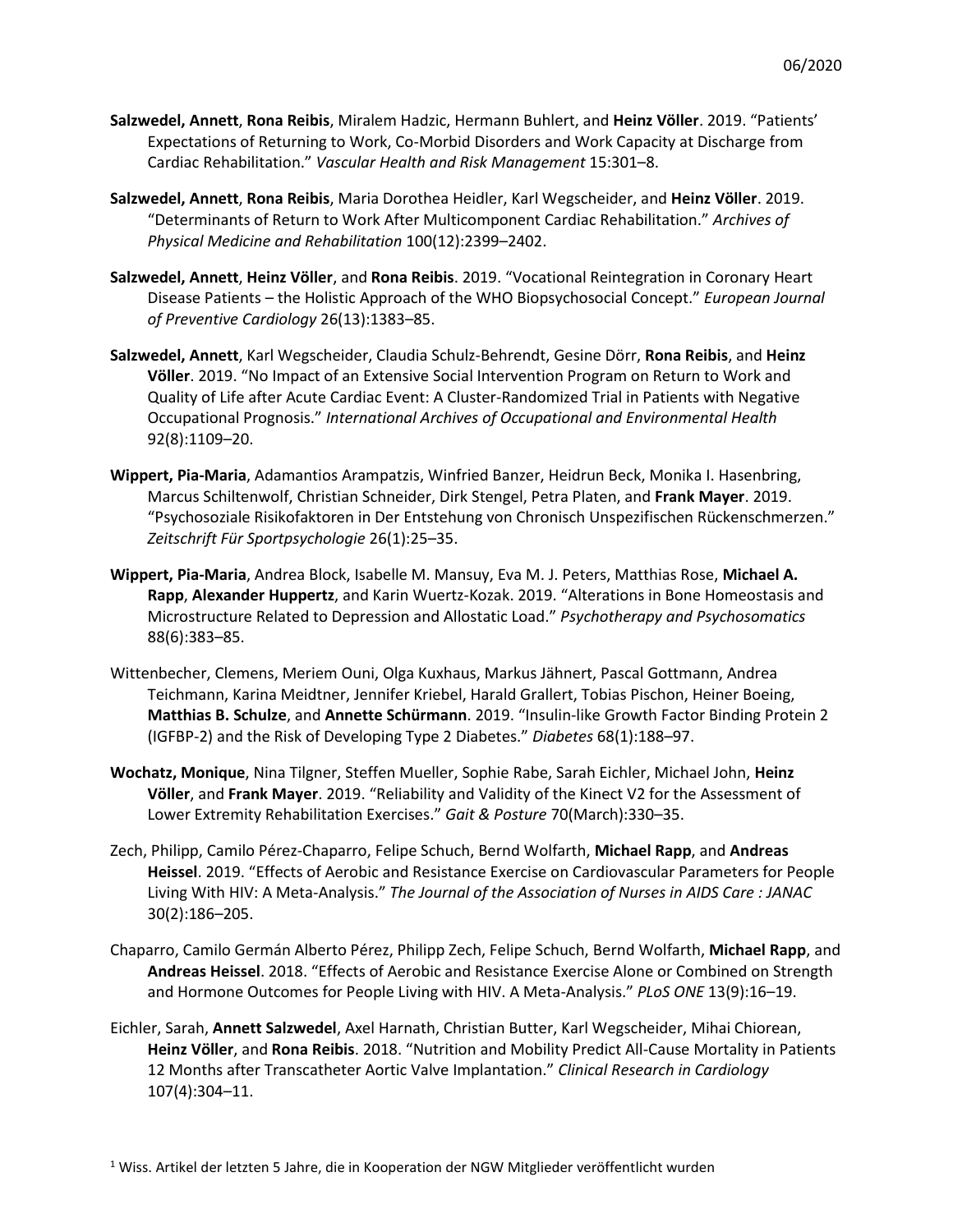- Fruhwürth, Stefanie, **Heike Vogel**, **Annette Schürmann**, and Kevin Jon Williams. 2018. "Novel Insights into How Overnutrition Disrupts the Hypothalamic Actions of Leptin." *Frontiers in Endocrinology* 9(MAR):1–6.
- Gottmann, Pascal, Meriem Ouni, Sophie Saussenthaler, Julian Roos, Laura Stirm, Markus Jähnert, Anne Kamitz, Nicole Hallahan, Wenke Jonas, Andreas Fritsche, Hans Ulrich Häring, Harald Staiger, Matthias Blüher, Pamela Fischer-Posovszky, **Heike Vogel**, and **Annette Schürmann**. 2018. "A Computational Biology Approach of a Genome-Wide Screen Connected MiRNAs to Obesity and Type 2 Diabetes." *Molecular Metabolism* 11(March):145–59.
- Graja, Antonia, Francisco Garcia-Carrizo, Anne Marie Jank, Sabrina Gohlke, Thomas H. Ambrosi, Wenke Jonas, Siegfried Ussar, Matthias Kern, **Annette Schürmann**, Krasimira Aleksandrova, Matthias Blüher, and **Tim J. Schulz**. 2018. "Loss of Periostin Occurs in Aging Adipose Tissue of Mice and Its Genetic Ablation Impairs Adipose Tissue Lipid Metabolism." *Aging Cell* 17(5).
- Hansen, Dominique, Josef Niebauer, Veronique Cornelissen, Olga Barna, Daniel Neunhäuserer, Christoph Stettler, Cajsa Tonoli, Eugenio Greco, Robert Fagard, Karin Coninx, Luc Vanhees, Massimo F. Piepoli, Roberto Pedretti, Gustavo Rovelo Ruiz, Ugo Corrà, Jean Paul Schmid, Constantinos H. Davos, Frank Edelmann, Ana Abreu, Bernhard Rauch, Marco Ambrosetti, Simona Sarzi Braga, Paul Beckers, Maurizio Bussotti, Pompilio Faggiano, Esteban Garcia-Porrero, Evangelia Kouidi, Michel Lamotte, **Rona Reibis**, Martijn A. Spruit, Tim Takken, Carlo Vigorito, **Heinz Völler**, Patrick Doherty, and Paul Dendale. 2018. "Exercise Prescription in Patients with Different Combinations of Cardiovascular Disease Risk Factors: A Consensus Statement from the EXPERT Working Group." *Sports Medicine* 48(8):1781–97.
- Heinzel, Stephan, **Michael A. Rapp**, Thomas Fydrich, Andreas Ströhle, Christina Terán, Gunnar Kallies, Melanie Schwefel, and **Andreas Heissel**. 2018. "Neurobiological Mechanisms of Exercise and Psychotherapy in Depression: The SPeED Study—Rationale, Design, and Methodological Issues." *Clinical Trials* 15(1):53–64.
- **Heissel, Andreas**, Anou Pietrek, Barbara Flunger, Thomas Fydrich, **Michael A. Rapp**, Stephan Heinzel, and Maarten Vansteenkiste. 2018. "The Validation of the German Basic Psychological Need Satisfaction and Frustration Scale in the Context of Mental Health." *European Journal of Health Psychology* 25(4):119–32.
- Henkel, Janin, Charles Dominic Coleman, Anne Schraplau, Korinna Jöhrens, Thomas Siegfried Weiss, Wenke Jonas, **Annette Schürmann**, and **Gerhard Paul Püschel**. 2018. "Augmented Liver Inflammation in a Microsomal Prostaglandin E Synthase 1 (MPGES-1)-Deficient Diet-Induced Mouse NASH Model." *Scientific Reports* 8(1):1–11.
- Laeger, Thomas, Teresa Castaño-Martinez, Martin W. Werno, Lukasz Japtok, Christian Baumeier, Wenke Jonas, **Burkhard Kleuser**, and **Annette Schürmann**. 2018. "Dietary Carbohydrates Impair the Protective Effect of Protein Restriction against Diabetes in NZO Mice Used as a Model of Type 2 Diabetes." *Diabetologia* 61(6):1459–69.
- **Mayer, Frank**, Adamantios Arampatzis, Winfried Banzer, Heidrun Beck, Gert-Peter Brueggemann, Monika Hasenbring, Michael Kellmann, Jens Kleinert, Marcus Schiltenwolf, Hendrik Schmidt, Christian Schneider, Dirk Stengel, **Pia-Maria Wippert**, and Petra Platen. 2018. "Medicine in Spine Exercise [ MiSpEx ] – a National Research Network to Evaluate Back Pain." *German Journal of Sports Medicine* 69(7–8):229–34.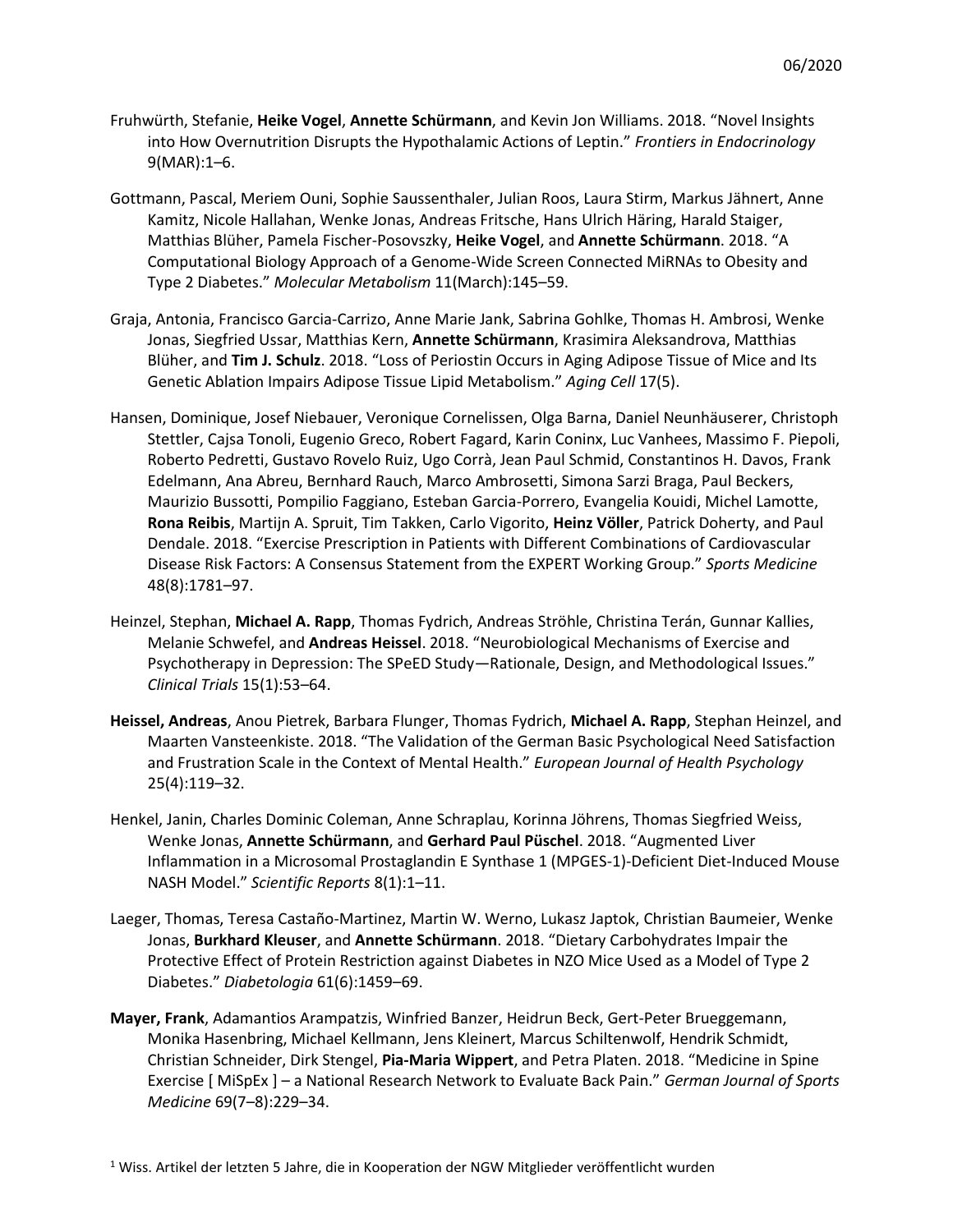- **Salzwedel, Annett**, Sophie Rabe, Thomas Zahn, Julia Neuwirth, Sarah Eichler, Kathrin Haubold, Anne Wachholz, **Rona Reibis**, and **Heinz Völler**. 2018. "User Interest in Digital Health Technologies to Enhance Physical Activity in Students and Staff of a University TT - Nutzerinteresse an Mobilen Digitalen Assistenzsystemen Zur Förderung Körperlicher Aktivität Bei Studierenden Und Mitarbeitern Einer Unive." *Gesundheitswesen (Bundesverband Der Arzte Des Offentlichen Gesundheitsdienstes (Germany))* 80(11):1023–25.
- **Salzwedel, Annett**, **Heinz Völler**, Robert Reibis, **Klaus Bonaventura**, Steffen Behrens, and **Rona Reibis**. 2018. "Regionale Versorgungsaspekte Des Akuten Myokardinfarktes Im Nordosten Deutschlands." *DMW - Deutsche Medizinische Wochenschrift* 143(08):e51–58.
- Schallschmidt, Tanja, Sandra Lebek, Delsi Altenhofen, Mareike Damen, Yvonne Schulte, Birgit Knebel, Ralf Herwig, Axel Rasche, Torben Stermann, Anne Kamitz, Nicole Hallahan, Markus Jähnert, **Heike Vogel**, **Annette Schürmann**, Alexandra Chadt, and Hadi Al-Hasani. 2018. "Two Novel Candidate Genes for Insulin Secretion Identified by Comparative Genomics of Multiple Backcross Mouse Populations." *Genetics* 210(4):1527–42.
- Stadion, Mandy, Kristin Schwerbel, Antonia Graja, Christian Baumeier, Maria Rödiger, Wenke Jonas, Christian Wolfrum, Harald Staiger, Andreas Fritsche, Hans Ulrich Häring, Nora Klöting, Matthias Blüher, Pamela Fischer-Posovszky, **Tim J. Schulz**, Hans Georg Joost, **Heike Vogel**, and **Annette Schürmann**. 2018. "Increased Ifi202b/IFI16 Expression Stimulates Adipogenesis in Mice and Humans." *Diabetologia* 61(5):1167–79.
- **Vogel, Heike**, Anne Kamitz, Nicole Hallahan, Sandra Lebek, Tanja Schallschmidt, Wenke Jonas, Markus Jähnert, Pascal Gottmann, Lisa Zellner, Timo Kanzleiter, Mareike Damen, Delsi Altenhofen, Ralph Burkhardt, Simone Renner, Maik Dahlhoff, Eckhard Wolf, Timo D. Müller, Matthias Blüher, Hans Georg Joost, Alexandra Chadt, Hadi Al-Hasani, and **Annette Schürmann**. 2018. "A Collective Diabetes Cross in Combination with a Computational Framework to Dissect the Genetics of Human Obesity and Type 2 Diabetes." *Human Molecular Genetics* 27(17):3099–3112.
- Algharably, Engi A. H., Juliane Bolbrinker, Susanne Lezius, **Rona Reibis**, Karl Wegscheider, **Heinz Völler**, and Reinhold Kreutz. 2017. "Uromodulin Associates with Cardiorenal Function in Patients with Hypertension and Cardiovascular Disease." *Journal of Hypertension* 35(10):2053–58.
- Ambrosi, Thomas H., Antonio Scialdone, Antonia Graja, Sabrina Gohlke, Anne Marie Jank, Carla Bocian, Lena Woelk, Hua Fan, Darren W. Logan, **Annette Schürmann**, Luis R. Saraiva, and **Tim J. Schulz**. 2017. "Adipocyte Accumulation in the Bone Marrow during Obesity and Aging Impairs Stem Cell-Based Hematopoietic and Bone Regeneration." *Cell Stem Cell* 20(6):771-784.e6.
- Eichler, Sarah, Sophie Rabe, **Annett Salzwedel**, Steffen Müller, Josefine Stoll, Nina Tilgner, Michael John, Karl Wegscheider, **Frank Mayer**, and **Heinz Völler**. 2017. "Effectiveness of an Interactive Telerehabilitation System with Home-Based Exercise Training in Patients after Total Hip or Knee Replacement: Study Protocol for a Multicenter, Superiority, No-Blinded Randomized Controlled Trial." *Trials* 18(1):438.
- Eichler, Sarah, **Annett Salzwedel**, **Rona Reibis**, Jörg Nothroff, Axel Harnath, Martin Schikora, Christian Butter, Karl Wegscheider, and **Heinz Völler**. 2017. "Multicomponent Cardiac Rehabilitation in Patients after Transcatheter Aortic Valve Implantation: Predictors of Functional and Psychocognitive Recovery." *European Journal of Preventive Cardiology* 24(3):257–64.

Fayyaz, Susann, Lukasz Japtok, Fabian Schumacher, Dominik Wigger, **Tim Julius Schulz**, Kathrin Haubold,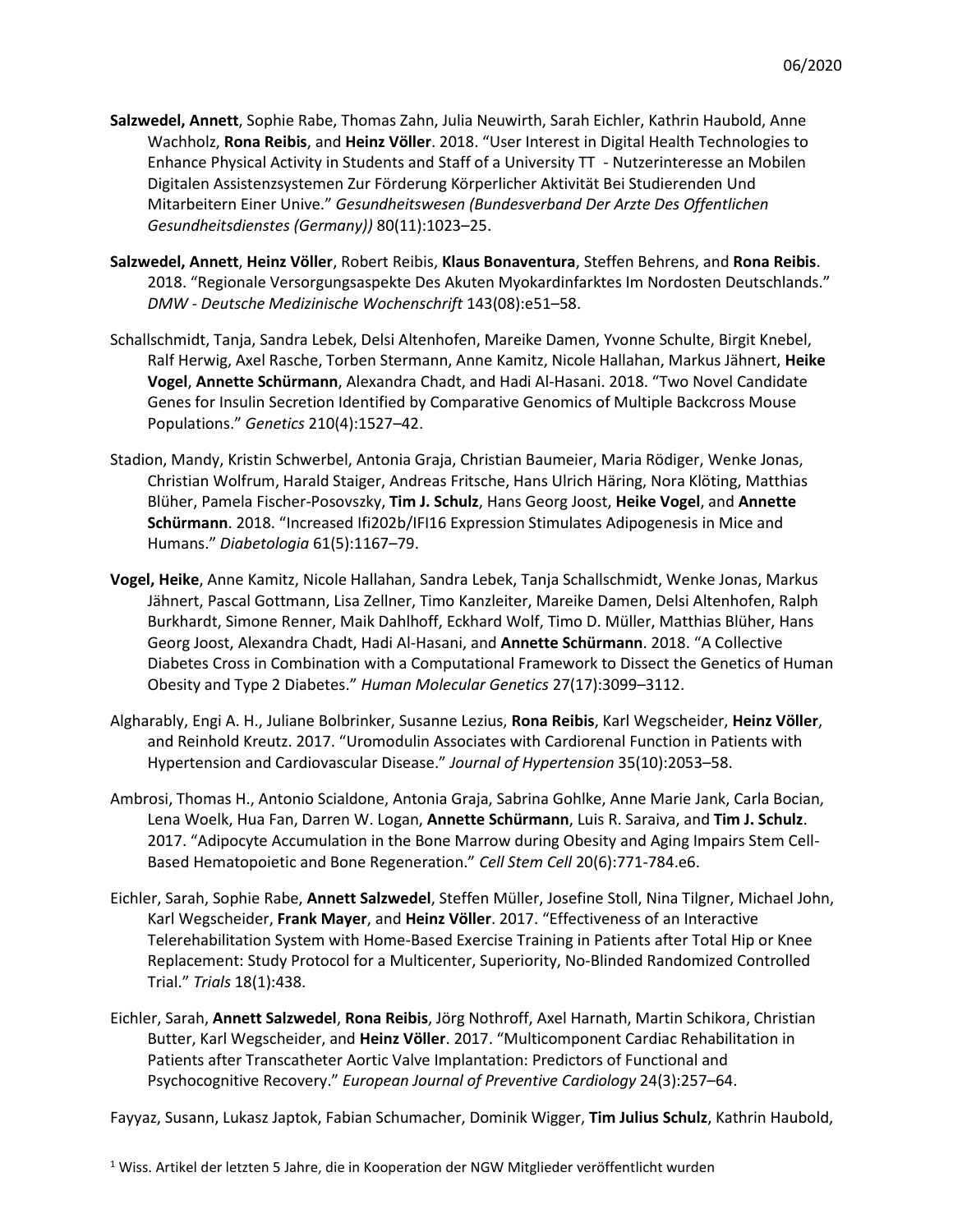Erich Gulbins, **Heinz Völler**, and **Burkhard Kleuser**. 2017. "Lysophosphatidic Acid Inhibits Insulin Signaling in Primary Rat Hepatocytes via the LPA 3 Receptor Subtype and Is Increased in Obesity." *Cellular Physiology and Biochemistry* 43(2):445–56.

- Hansen, Dominique, Paul Dendale, Karin Coninx, Luc Vanhees, Massimo F. Piepoli, Josef Niebauer, Veronique Cornelissen, Roberto Pedretti, Eva Geurts, Gustavo R. Ruiz, Ugo Corrà, Jean Paul Schmid, Eugenio Greco, Constantinos H. Davos, Frank Edelmann, Ana Abreu, Bernhard Rauch, Marco Ambrosetti, Simona S. Braga, Olga Barna, Paul Beckers, Maurizio Bussotti, Robert Fagard, Pompilio Faggiano, Esteban Garcia-Porrero, Evangelia Kouidi, Michel Lamotte, Daniel Neunhäuserer, **Rona Reibis**, Martijn A. Spruit, Christoph Stettler, Tim Takken, Cajsa Tonoli, Carlo Vigorito, **Heinz Völler**, and Patrick Doherty. 2017. "The European Association of Preventive Cardiology Exercise Prescription in Everyday Practice and Rehabilitative Training (EXPERT) Tool: A Digital Training and Decision Support System for Optimized Exercise Prescription in Cardiovascular Disease. Concept, ." *European Journal of Preventive Cardiology* 24(10):1017–31.
- Haupt, T., M. Wolschke, S. Rabe, I. Scholz, A. Smurawski, **A. Salzwedel**, F. Thomas, H. Reich, **H. Völler**, J. Liebach, and S. Eichler. 2017. "ReMove-It – Entwicklung Einer Telemedizinisch Assistierten Bewegungstherapie Für Die Rehabilitation Nach Intervention an Der Unteren Extremität." *B&G Bewegungstherapie Und Gesundheitssport* 33(05):221–26.
- Henkel, Janin, Charles Dominic Coleman, Anne Schraplau, Korinna Jöhrens, Daniela Weber, José Pedro Castro, Martin Hugo, **Tim Julius Schulz**, Stephanie Krämer, **Annette Schürmann**, and **Gerhard Paul Püschel**. 2017. "Induction of Steatohepatitis (NASH) with Insulin Resistance in Wild-Type B6 Mice by a Western-Type Diet Containing Soybean Oil and Cholesterol." *Molecular Medicine* 23:70–82.
- Linden, Michael, Sebastian Bernert, Ariane Funke, Karsten E. Dreinhöfer, Michael Jöbges, Ernst von Kardorff, Steffi G. Riedel-Heller, Karla Spyra, **Heinz Völler**, Petra Warschburger, and **Pia Maria Wippert**. 2017. "Medizinische Rehabilitation Unter Einer Lifespan-Perspektive." *Bundesgesundheitsblatt - Gesundheitsforschung - Gesundheitsschutz* 60(4):445–52.
- **Reibis, Rona**, Uwe Kühl, **Annett Salzwedel**, Mortesa Rasawieh, Sarah Eichler, Karl Wegscheider, and **Heinz Völler**. 2017. "Return to Work in Heart Failure Patients with Suspected Viral Myocarditis." *SAGE Open Medicine* 5:205031211774497.
- **Reibis, Rona**, **Annett Salzwede**l, **Klaus Bonaventura**, **Heinz Völler**, and Karl Wegscheider. 2017. "Improvement of Left Ventricular Ejection Fraction in Revascularized Postmyocardial Patients: Indication for Statistical Fallacy." *BMC Research Notes* 10(1):4–11.
- **Reibis, Rona**, **Annett Salzwedel**, Johannes Falk, and **Heinz Völler**. 2017. "Berufliche Wiedereingliederung Nach Akutem Herzinfarkt." *DMW - Deutsche Medizinische Wochenschrift* 142(08):617–24.
- **Salzwedel, Annett**, Maria Heidler, Kathrin Haubold, Martin Schikora, **Rona Reibis**, Karl Wegscheider, Michael Jobges, and **Heinz Völler**. 2017. "Prevalence of Mild Cognitive Impairment in Employable Patients after Acute Coronary Event in Cardiac Rehabilitation." *Vascular Health and Risk Management* Volume 13(suppl 1):55–60.
- **Salzwedel, Annett**, Sophie Rabe, Thomas Zahn, Julia Neuwirth, Sarah Eichler, Kathrin Haubold, Anne Wachholz, **Rona Reibis**, and **Heinz Völler**. 2017. "User Interest in Digital Health Technologies to Encourage Physical Activity: Results of a Survey in Students and Staff of a German University." *JMIR MHealth and UHealth* 5(4):e51.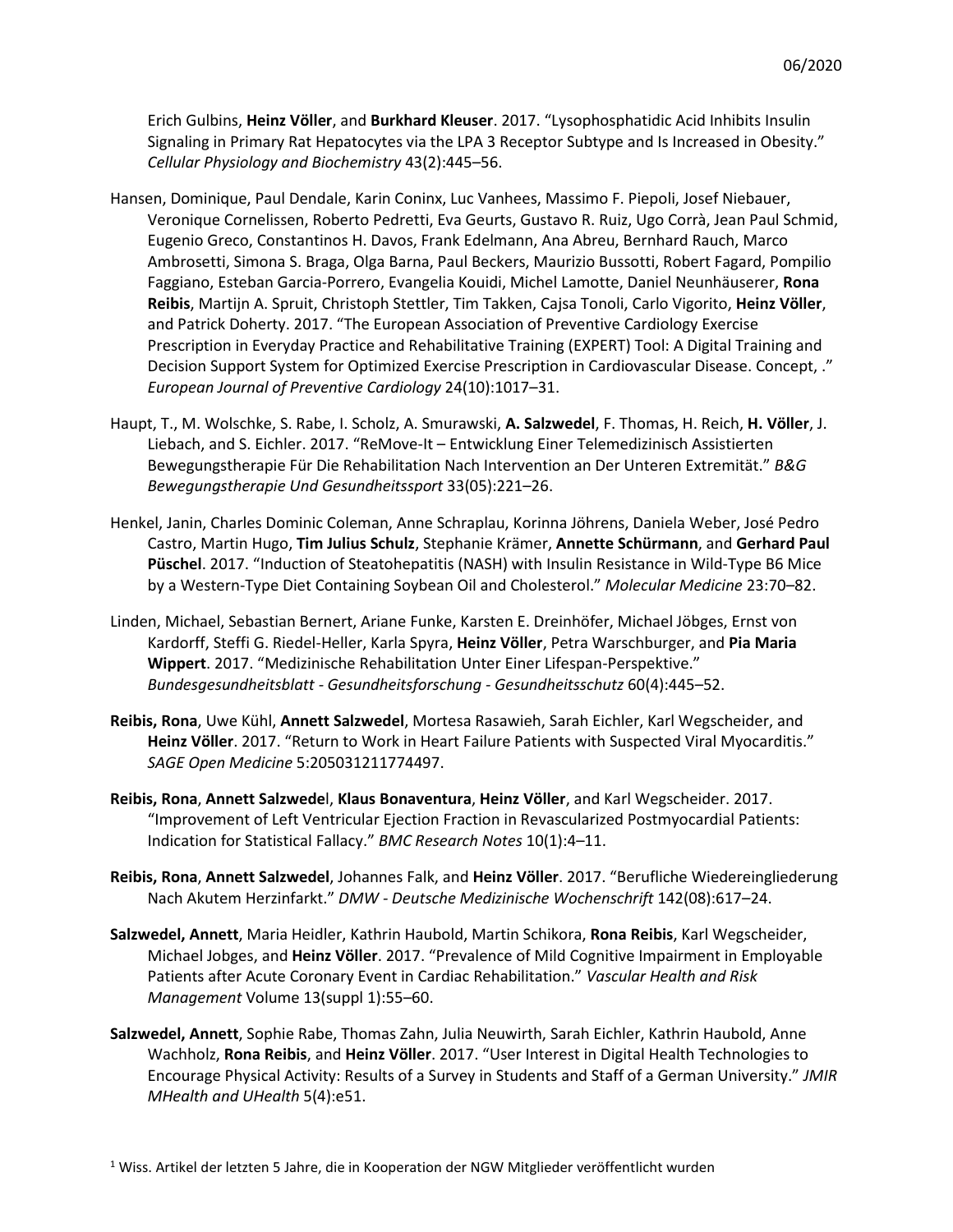- **Vogel, Heike,** Markus Jähnert, Mandy Stadion, Daniela Matzke, Stephan Scherneck, and **Annette Schürmann**. 2017. "A Vast Genomic Deletion in the C56BL/6 Genome Affects Different Genes within the Ifi200 Cluster on Chromosome 1 and Mediates Obesity and Insulin Resistance." *BMC Genomics* 18(1):1–9.
- **Wippert, Pia-Maria**, Anne-Katrin Puschmann, David Drießlein, Adamantios Arampatzis, Winfried Banzer, Heidrun Beck, Marcus Schiltenwolf, Hendrik Schmidt, Christian Schneider, and **Frank Mayer**. 2017. "Development of a Risk Stratification and Prevention Index for Stratified Care in Chronic Low Back Pain. Focus." *PAIN Reports* 2(6):e623.
- **Wippert, Pia Maria**, Anne Katrin Puschmann, Adamantios Arampatzis, Marcus Schiltenwolf, and **Frank Mayer**. 2017. "Diagnosis of Psychosocial Risk Factors in Prevention of Low Back Pain in Athletes (MiSpEx)." *BMJ Open Sport and Exercise Medicine* 3(1):9–12.
- Benedict, Christian, **Heike Vogel**, Wenke Jonas, Anni Woting, Michael Blaut, **Annette Schürmann**, and Jonathan Cedernaes. 2016. "Gut Microbiota and Glucometabolic Alterations in Response to Recurrent Partial Sleep Deprivation in Normal-Weight Young Individuals." *Molecular Metabolism* 5(12):1175–86.
- Niederer, Daniel, Lutz Vogt, **Pia-Maria Wippert**, Anne-Katrin Puschmann, Ann-Christin Pfeifer, Marcus Schiltenwolf, Winfried Banzer, and **Frank Mayer**. 2016. "Medicine in Spine Exercise (MiSpEx) for Nonspecific Low Back Pain Patients: Study Protocol for a Multicentre, Single-Blind Randomized Controlled Trial." *Trials* 17(1):507.
- Rask-Andersen, Mathias, Nathalie Bringeland, Emil K. Nilsson, Marcus Bandstein, Marcela Olaya Búcaro, **Heike Vogel**, **Annette Schürmann**, Pleunie S. Hogenkamp, Christian Benedict, and Helgi B. Schiöth. 2016. "Postprandial Alterations in Whole-Blood DNA Methylation Are Mediated by Changes in White Blood Cell Composition." *American Journal of Clinical Nutrition* 104(2):518–25.
- **Reibis, R.**, A. Schlitt, J. Glatz, E. Langheim, M. Guha, M. Halle, A. Boscheri, C. Hegeler-Molkewehrum, and **H. Völler**. 2016. "Rehabilitation Bei Herzinsuffizienz." *Die Rehabilitation* 55(02):115–29.
- **Reibis, Rona**, **Annett Salzwedel**, Hermann Buhlert, Karl Wegscheider, Sarah Eichler, and **Heinz Völler**. 2016. "Impact of Training Methods and Patient Characteristics on Exercise Capacity in Patients in Cardiovascular Rehabilitation." *European Journal of Preventive Cardiology* 23(5):452–59.
- **Salzwedel, Annett, Rona Reibis**, Karl Wegscheider, Sarah Eichler, Hermann Buhlert, Stefan Kaminski, and **Heinz Völler**. 2016. "Cardiopulmonary Exercise Testing Is Predictive of Return to Work in Cardiac Patients after Multicomponent Rehabilitation." *Clinical Research in Cardiology* 105(3):257–67.
- **Vogel, Heike,** Stefanie Wolf, Cristina Rabasa, Francisca Rodriguez-Pacheco, Carina S. Babaei, Franziska Stöber, Jürgen Goldschmidt, Richard D. DiMarchi, Brian Finan, Matthias H. Tschöp, Suzanne L. Dickson, **Annette Schürmann**, and Karolina P. Skibicka. 2016. "GLP-1 and Estrogen Conjugate Acts in the Supramammillary Nucleus to Reduce Food-Reward and Body Weight." *Neuropharmacology* 110:396–406.
- Wang, V., **F. Mayer**, and **P. M. Wippert**. 2016. "Perspective of Medical Care Providers on Elite Athletes' Pre-Participation Examination and Periodic Health Evaluation." *Sports* & *Exercise Research* 18(2):136–46.

Heinzel, Stephan, Jimmy B. Lawrence, Gunnar Kallies, **Michael A. Rapp,** and **Andreas Heissel**. 2015.